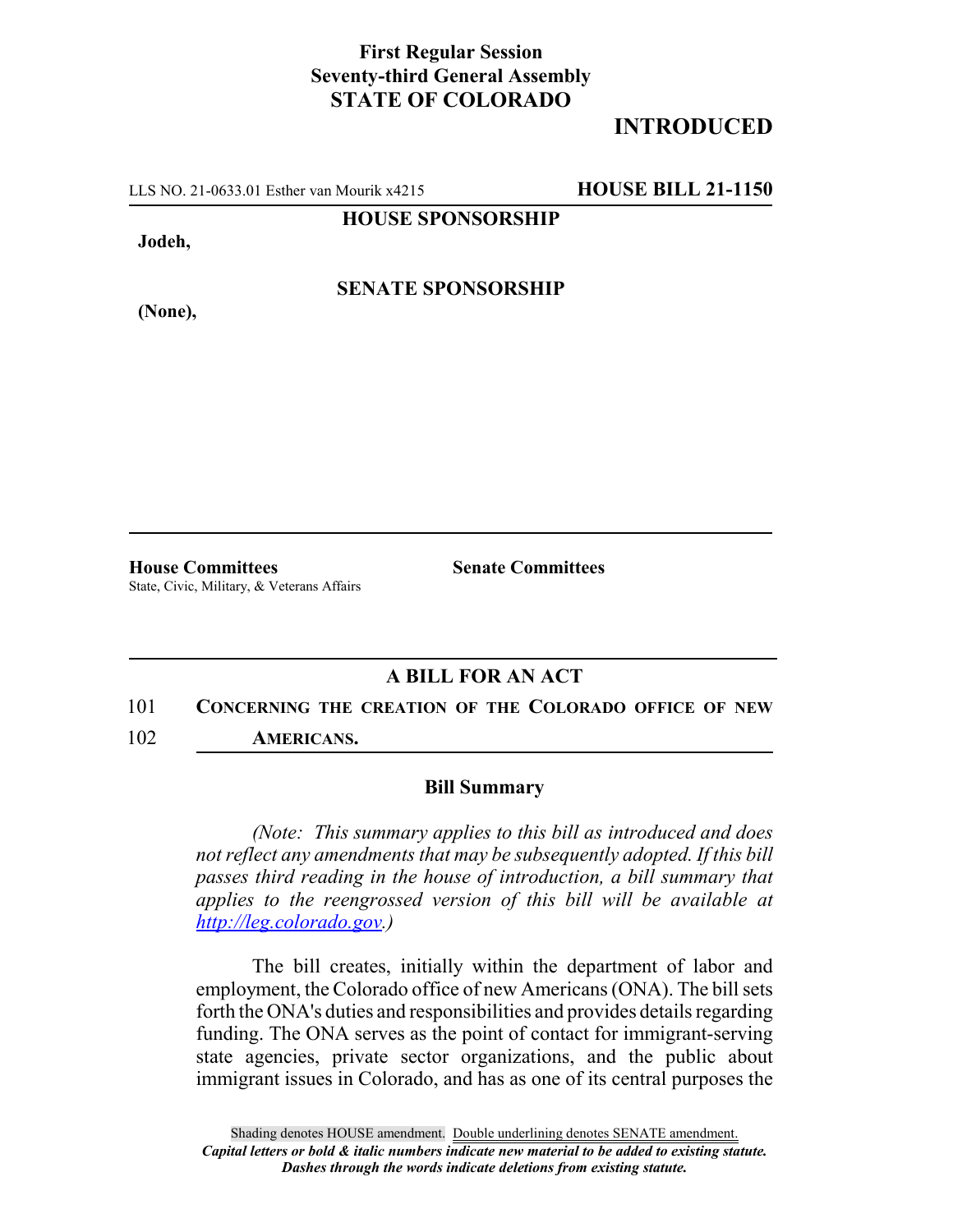successful integration and inclusion of immigrants and refugees in our state's communities. As its main priority, the ONA is required to implement a statewide strategy to facilitate economic stability and promote successful economic, social, linguistic, and cultural integration by investing in the success of immigrants in Colorado.

| $\mathbf{1}$   | Be it enacted by the General Assembly of the State of Colorado:          |
|----------------|--------------------------------------------------------------------------|
| $\overline{2}$ | <b>SECTION 1.</b> In Colorado Revised Statutes, add article 3.7 to title |
| 3              | 8 as follows:                                                            |
| $\overline{4}$ | <b>ARTICLE 3.7</b>                                                       |
| 5              | <b>Colorado Office of New Americans</b>                                  |
| 6              | 8-3.7-101. Legislative declaration - intent. (1) THE GENERAL             |
| 7              | ASSEMBLY HEREBY FINDS AND DECLARES THAT:                                 |
| 8              | COLORADO IS HOME TO MORE THAN HALF A MILLION<br>(a)                      |
| 9              | IMMIGRANTS, INCLUDING REFUGEES, WHO MAKE UP TEN PERCENT OF THE           |
| 10             | STATE'S POPULATION AND PLAY A VITAL ROLE IN OUR STATE'S CULTURAL         |
| 11             | FABRIC AND SHARED PROSPERITY;                                            |
| 12             | (b) OVER SIX HUNDRED THOUSAND INDIVIDUALS, WHO MAKE UP                   |
| 13             | ELEVEN PERCENT OF COLORADO'S POPULATION, ARE NATIVE-BORN                 |
| 14             | AMERICANS WITH AT LEAST ONE IMMIGRANT PARENT;                            |
| 15             | IMMIGRANTS AND REFUGEES ARE AN INTEGRAL PART OF<br>(c)                   |
| 16             | COLORADO'S DIVERSE ECONOMY AND ARE A VITAL PART OF THE STATE'S           |
| 17             | TAX BASE;                                                                |
| 18             | (d) IMMIGRANT-LED HOUSEHOLDS IN THE STATE PAID ONE AND A                 |
| 19             | HALF BILLION DOLLARS IN STATE AND LOCAL TAXES AND HAD A COMBINED         |
| 20             | SPENDING POWER, AFTER TAX-INCOME, OF JUST OVER FOURTEEN BILLION          |
| 21             | DOLLARS IN 2018;                                                         |
| 22             | (e) MORE THAN THIRTY-FIVE THOUSAND IMMIGRANT AND REFUGEE                 |
| 23             | ENTREPRENEURS EMPLOY OVER ONE HUNDRED THOUSAND INDIVIDUALS;              |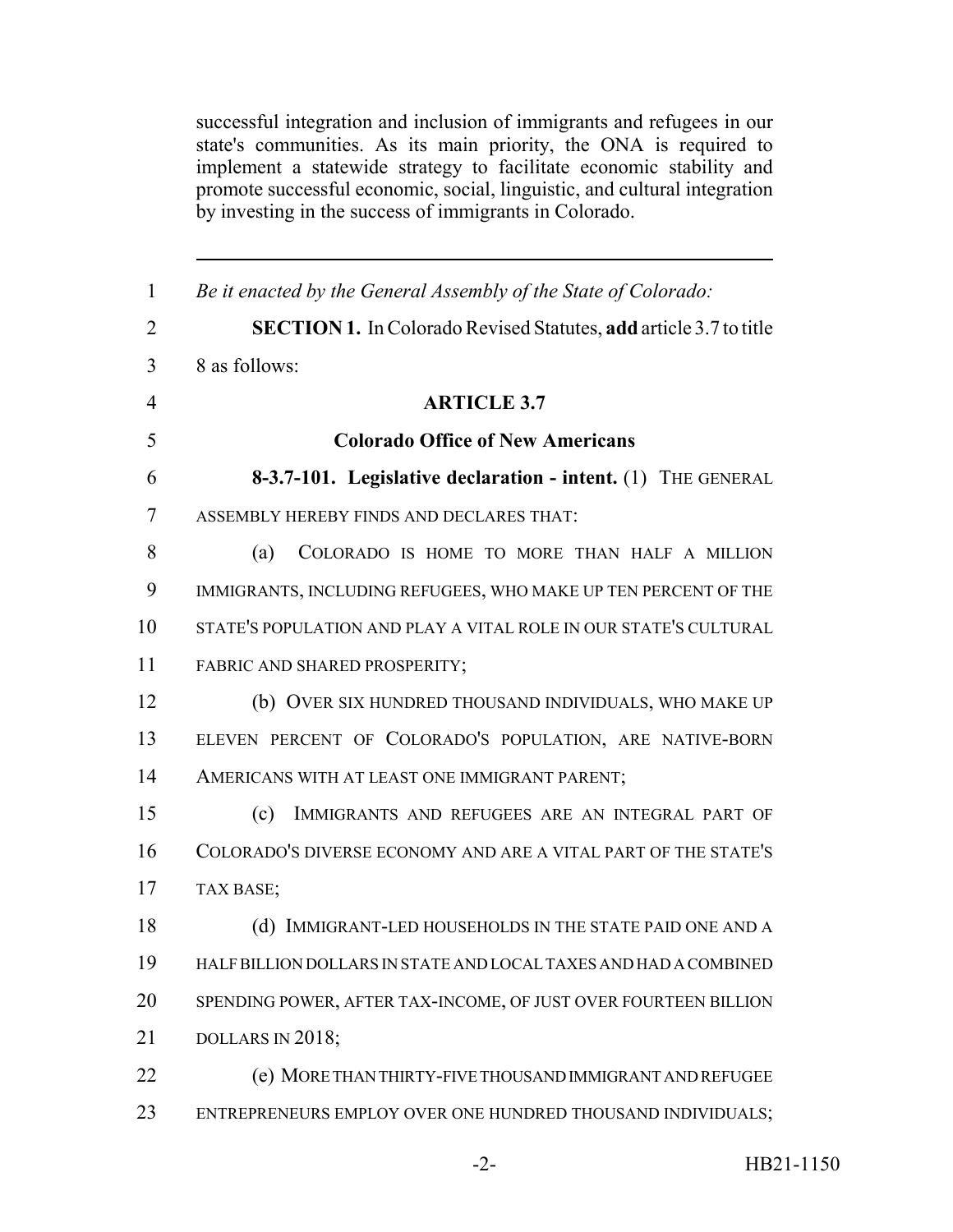(f) IMMIGRANTS AND REFUGEES MAKE UP A LITTLE OVER THIRTEEN PERCENT OF COLORADO'S SCIENCE, TECHNOLOGY, ENGINEERING, AND MATH (STEM) WORKFORCE, TWENTY-ONE PERCENT OF THE CONSTRUCTION WORKFORCE, SEVENTEEN PERCENT OF THE MANUFACTURING WORKFORCE, AND NINETEEN PERCENT OF THE ADMINISTRATIVE AND SUPPORT, WASTE MANAGEMENT, AND REMEDIATION SERVICES WORKFORCES; AND

 (g) BETWEEN 2017 AND 2019, NATURALIZATION RATES INCREASED BY SEVENTY-SEVEN PERCENT IN COLORADO AND AN ADDITIONAL ONE HUNDRED THIRTEEN THOUSAND EIGHT HUNDRED SEVENTY-THREE COLORADANS ARE ELIGIBLE TO NATURALIZE.

 (2) THE GENERAL ASSEMBLY FURTHER FINDS AND DECLARES THAT: (a) SUPPORTING THE INTEGRATION AND INCLUSION OF IMMIGRANTS AND REFUGEES IN OUR COMMUNITIES HELPS THE WHOLE STATE THRIVE; (b) CREATING AND ESTABLISHING AN OFFICE OF NEW AMERICANS WILL HELP TO ORGANIZE A STRUCTURE FOR STATE AGENCIES AND IMMIGRANT COMMUNITIES TO PARTNER IN ORDER TO ENHANCE INTEGRATION ACROSS THE STATE AND WILL PROVIDE IMMIGRANT COMMUNITIES THE MEANS TO ADDRESS ANY CONCERNS AND OBSTACLES THEY ENCOUNTER WHEN ACCESSING SERVICES; AND

 (c) THE OFFICE OF NEW AMERICANS IS INTENDED TO SERVE AS A CENTRALIZED LOCATION WHERE STATE PROGRAMS, INITIATIVES, AND POLICIES FOCUSED ON FACILITATING ECONOMIC STABILITY AND PROMOTING SUCCESSFUL INTEGRATION FOR IMMIGRANTS ARE HOUSED.

 (3) IT IS THE GENERAL ASSEMBLY'S INTENT THAT THE OFFICE OF NEW AMERICANS:

(a) WILL GROW OVER TIME SO THAT IN THE FUTURE IT COULD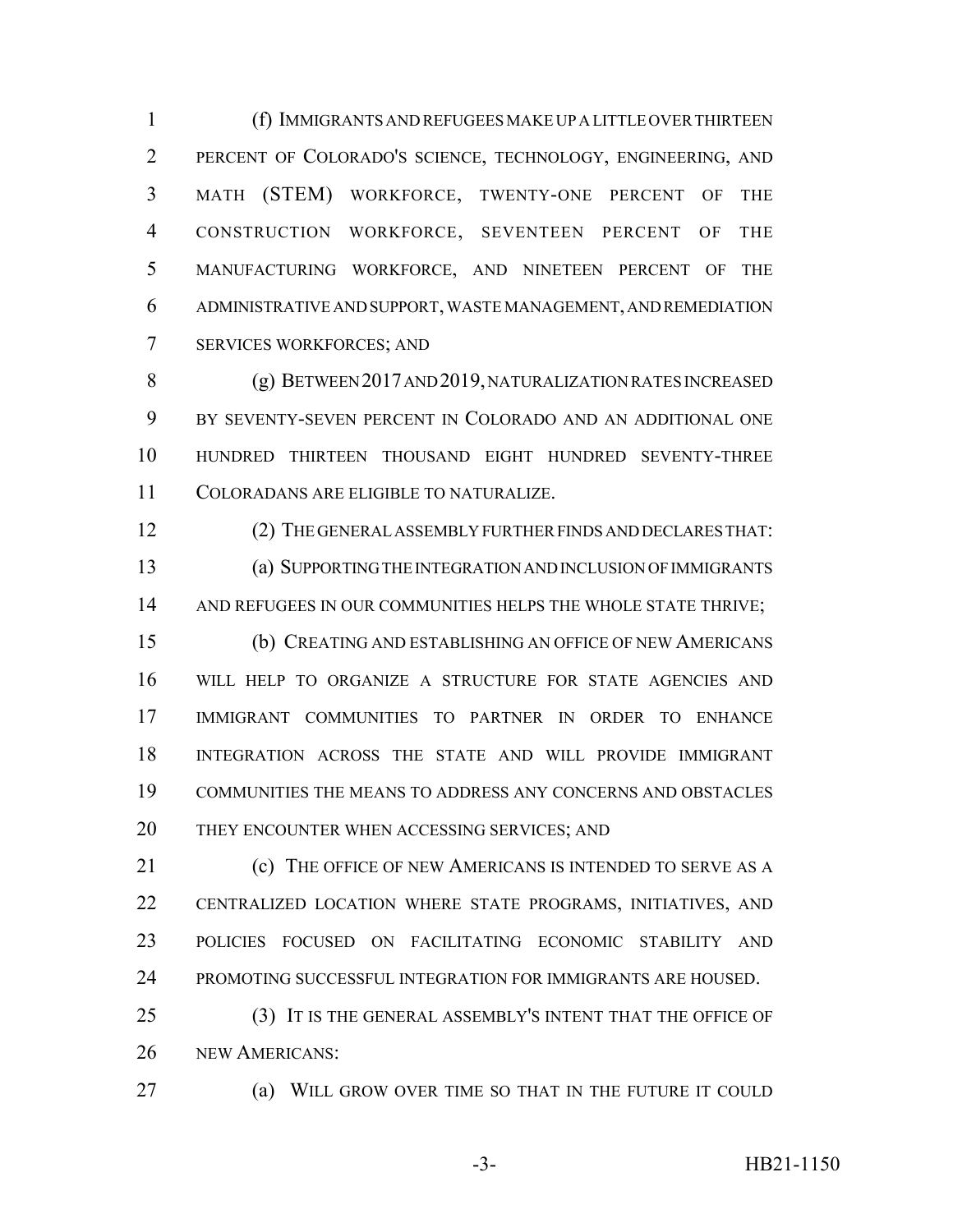PROVIDE GRANTS TO LOCAL IMMIGRANT-FOCUSED, COMMUNITY-BASED ORGANIZATIONS, DEPENDING ON AVAILABLE FUNDS; AND

 (b) BE FUNDED THROUGH GIFTS, GRANTS, AND DONATIONS 4 THROUGH THE 2022-23 STATE FISCAL YEAR AND THAT IN THE SECOND REGULAR SESSION OF THE SEVENTY-FOURTH GENERAL ASSEMBLY AN APPROPRIATION BE INCLUDED IN THE ANNUAL GENERAL APPROPRIATION ACT FOR THE OFFICE'S STATE FUNDING AND ASSOCIATED FTE; BUT NOTHING PRECLUDES THE GENERAL ASSEMBLY FROM MAKING AN APPROPRIATION TO THE OFFICE OF NEW AMERICANS PRIOR TO THE SECOND REGULAR SESSION OF THE SEVENTY-FOURTH GENERAL ASSEMBLY.

 **8-3.7-102. Definitions.** AS USED IN THIS ARTICLE 3.7, UNLESS THE 12 CONTEXT OTHERWISE REQUIRES:

 (1) "DEPARTMENT" MEANS THE DEPARTMENT OF LABOR AND 14 EMPLOYMENT CREATED IN SECTION 24-1-121.

 (2) "IMMIGRANT" OR "NEW AMERICAN" MEANS A COLORADAN WHO HAS ARRIVED, AND A PERSON WHO WILL ARRIVE, TO COLORADO AS AN IMMIGRANT OR REFUGEE, AND INCLUDES THEIR CHILDREN. THE POPULATION INCLUDES: REFUGEES, ASYLEES, SPECIAL IMMIGRANT VISA HOLDERS, VICTIMS OF TRAFFICKING, RECIPIENTS OF THE FEDERAL DEFERRED ACTION FOR CHILDHOOD ARRIVAL PROGRAM, AND ALL OTHER IMMIGRANTS AND ASPIRING CITIZENS SEEKING OPPORTUNITY, SAFETY, OR REUNIFICATION OF FAMILY.

23 (3) "INTEGRATION" MEANS A DYNAMIC, TWO-WAY PROCESS IN WHICH IMMIGRANTS AND NEW AMERICANS AND THE RECEIVING COMMUNITY WORK TOGETHER TO BUILD SECURE, VIBRANT, AND COHESIVE COMMUNITIES WITHOUT HAVING TO FOREGO THEIR OWN CULTURAL **IDENTITY.**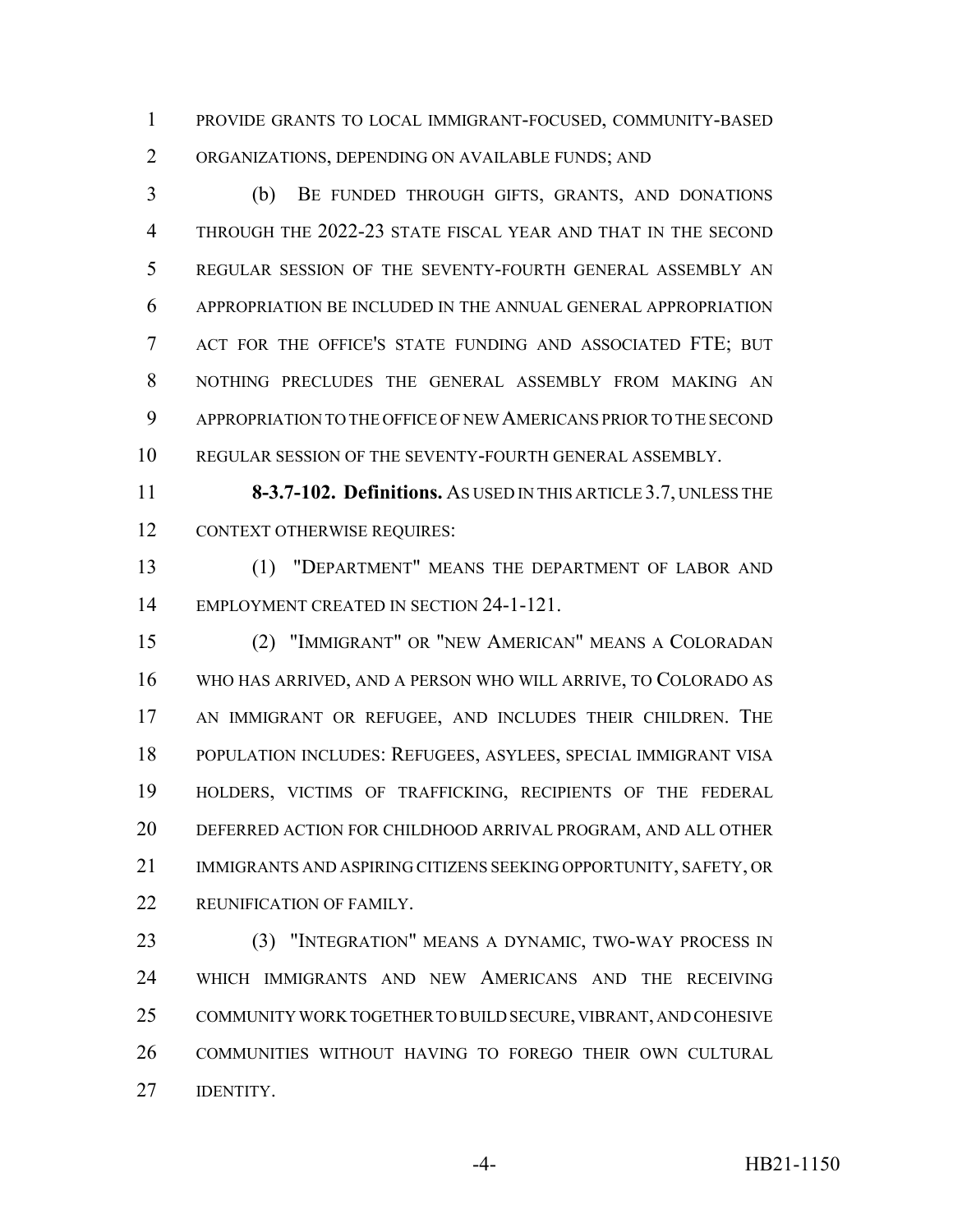(4) "ONA" MEANS THE COLORADO OFFICE OF NEW AMERICANS 2 CREATED IN SECTION 8-3.7-103.

 **8-3.7-103. Colorado office of new Americans - creation - duties - report.** (1) (a) THERE IS HEREBY CREATED, INITIALLY IN THE DEPARTMENT OF LABOR AND EMPLOYMENT, THE COLORADO OFFICE OF NEW AMERICANS, THE HEAD OF WHICH SHALL BE THE DIRECTOR OF THE COLORADO OFFICE OF NEW AMERICANS, WHO SHALL BE APPOINTED BY THE EXECUTIVE DIRECTOR OF THE DEPARTMENT. THE DIRECTOR OF THE ONA HAS REGULAR ACCESS TO THE OFFICE OF THE GOVERNOR AND HAS THE 10 POWER TO CONVENE OTHER STATE AGENCIES.

 (b) THE DIRECTOR SHALL STAFF THE ONA IN ORDER TO EFFECTIVELY MEET THE GOALS AND INTENTIONS SET FORTH IN THIS ARTICLE 3.7 AND TO MEET FUTURE NEEDS OF COLORADO'S NEW AMERICAN COMMUNITY. IN ORDER TO SUCCESSFULLY CARRY OUT THE ONA'S PURPOSE, IT IS THE GENERAL ASSEMBLY'S INTENT THAT AN INDIVIDUAL'S LIVED EXPERIENCE OR WORK WITHIN THE IMMIGRANT COMMUNITY BE CONSIDERED WHEN HIRING DECISIONS ARE MADE FOR ONA STAFF. THE ONA SERVES AS THE POINT OF CONTACT FOR IMMIGRANT-SERVING STATE AGENCIES, PRIVATE SECTOR ORGANIZATIONS, AND THE PUBLIC ABOUT IMMIGRANT ISSUES IN COLORADO.

 (c) THE DEPARTMENT SHALL REPORT ON THE EFFICACY OF HOUSING THE ONA UNDER THE DEPARTMENT AS PART OF THE DEPARTMENT'S ANNUAL PRESENTATION TO ITS LEGISLATIVE COMMITTEE OF REFERENCE PURSUANT TO SECTION 2-7-203. IF, AFTER HEARING THE PRESENTATION, THE COMMITTEE OF REFERENCE DETERMINES THAT IT WOULD BE MORE EFFICIENT TO LOCATE THE ONA IN ANOTHER 27 DEPARTMENT, THE COMMITTEE CAN MAKE A RECOMMENDATION THAT A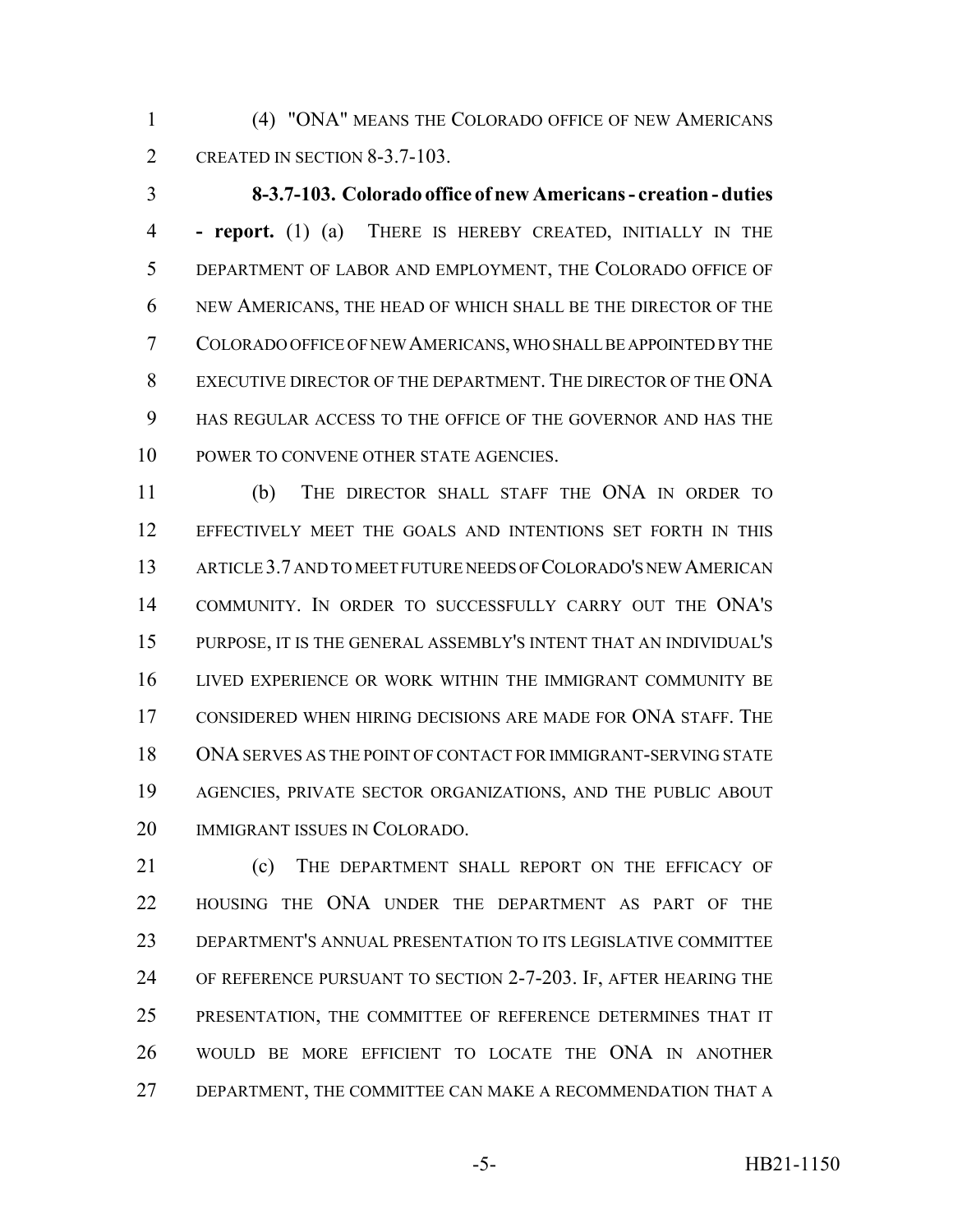MEMBER OF THE GENERAL ASSEMBLY SPONSOR APPROPRIATE LEGISLATION 2 TO DO SO.

(2) THE COLORADO OFFICE OF NEW AMERICANS SHALL:

 (a) IMPLEMENT A STATEWIDE STRATEGY TO FACILITATE ECONOMIC STABILITY AND PROMOTE SUCCESSFUL ECONOMIC, SOCIAL, LINGUISTIC, AND CULTURAL INTEGRATION BY INVESTING IN THE SUCCESS OF IMMIGRANTS IN COLORADO;

(b) IDENTIFY AND ADDRESS ISSUES RELATED TO INTEGRATION;

(c) FOSTER ENHANCED INCLUSION FOR IMMIGRANTS;

 (d) ENSURE EQUITABLE OPPORTUNITIES AND ACCESS TO SERVICES FOR IMMIGRANTS;

 (e) ESTABLISH AND WORK WITH A COMMUNITY ADVISORY COMMITTEE THAT CAN PROVIDE INPUT TO THE STATE FROM COLORADO'S IMMIGRANT COMMUNITIES;

 (f) WORK DIRECTLY WITH IMMIGRANT POPULATIONS TO HEAR AND 16 ADDRESS THEIR CONCERNS AND OBSTACLES IN ACCESSING SERVICES;

 (g) MANAGE THE COLORADO REFUGEE SERVICES PROGRAM 18 CREATED IN SECTION 26-2-138, AND ANY OTHER RELEVANT PROGRAMS THAT MIGHT EXIST OR BE CREATED ON OR AFTER THE EFFECTIVE DATE OF 20 THIS SUBSECTION  $(2)(g)$ , INCLUDING IMMIGRANT-FOCUSED STATE PROGRAMS, INITIATIVES, AND POLICIES, THAT MIGHT EXIST OR BE CREATED 22 IN THE FUTURE:

 (h) COORDINATE WITH AND MAKE RECOMMENDATIONS TO THE GOVERNOR, THE GENERAL ASSEMBLY, AND STATE AGENCIES ON WAYS TO IMPROVE POLICIES AND PROGRAMS TO SUPPORT IMMIGRANT INTEGRATION ACROSS THE STATE, SUCH AS:

(I) RECOMMENDING CHANGES IN THE ORGANIZATION,

-6- HB21-1150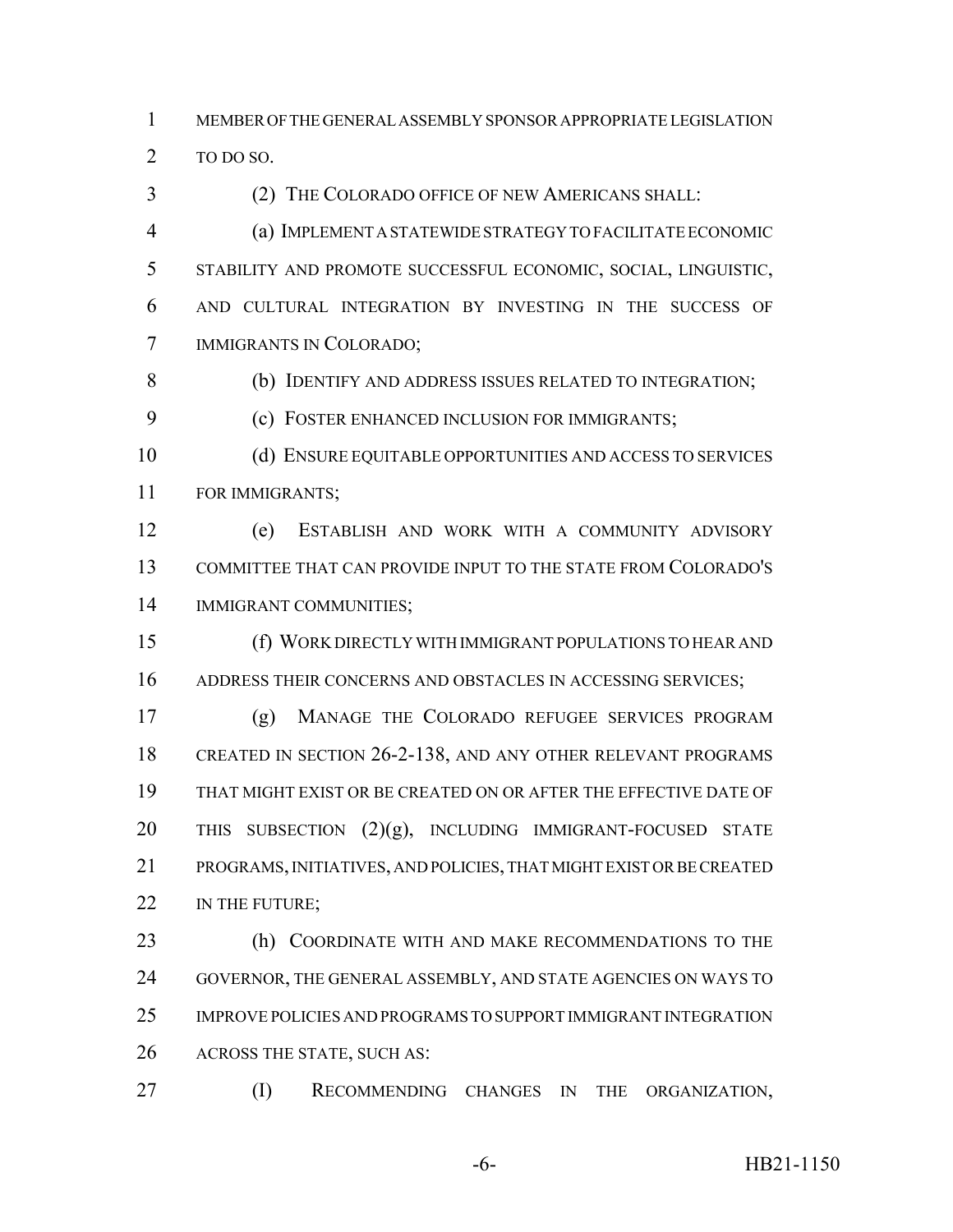MANAGEMENT, PROGRAMS, AND BUDGET OF STATE AGENCIES IN ORDER TO PROMOTE THE INTEGRATION OF IMMIGRANTS;

 (II) COORDINATING WITH STATE AGENCIES AND PUBLIC-PRIVATE PARTNERSHIPS;

 (III) SERVING AS A RESOURCE FOR COMMUNITY-BASED ORGANIZATIONS SERVING IMMIGRANTS IN COLORADO;

 (IV) CREATING A PUBLIC-PRIVATE PROGRAM TO BUILD UP IMMIGRANT-SERVING NONPROFITS STATEWIDE;

9 (V) RESPONDING TO INQUIRIES AND SERVING AS THE POINT OF CONTACT FOR IMMIGRANT-SERVING AGENCIES, STATE AGENCIES, AND THE PUBLIC ABOUT IMMIGRANT ISSUES IN COLORADO; AND

 (VI) RECOMMENDING AND PARTICIPATING IN CULTURAL COMPETENCY AND DIVERSITY, EQUITY, AND INCLUSION TRAINING FOR STATE DEPARTMENTS;

 (i) ENSURE THE ONA IS UTILIZING DATA ONLY AS AUTHORIZED UNDER STATE AND FEDERAL LAW TO INFORM THE STATE'S EFFORTS TO ADVANCE ECONOMIC STABILITY AND INTEGRATION FOR IMMIGRANTS.THE ONA SHALL NEVER USE OR SHARE DATA SOLELY FOR THE USE OF CIVIL IMMIGRATION ENFORCEMENT.

 (j) AS FUNDING ALLOWS, UNDERTAKE STUDIES, SYMPOSIA, RESEARCH, AND FACTUAL REPORTS TO GATHER INSIGHT AND TO FORMULATE AND PRESENT RECOMMENDATIONS TO THE GOVERNOR, STATE AGENCIES, AND THE GENERAL ASSEMBLY RELATED TO ISSUES OF CONCERN AND IMPORTANCE TO IMMIGRANTS IN COLORADO. THE ONA SHALL ALSO ANALYZE ECONOMIC AND DEMOGRAPHIC TRENDS IN ORDER TO MAKE POLICY AND PROGRAMMATIC RECOMMENDATIONS TO THE GOVERNOR, 27 STATE AGENCIES, AND THE GENERAL ASSEMBLY.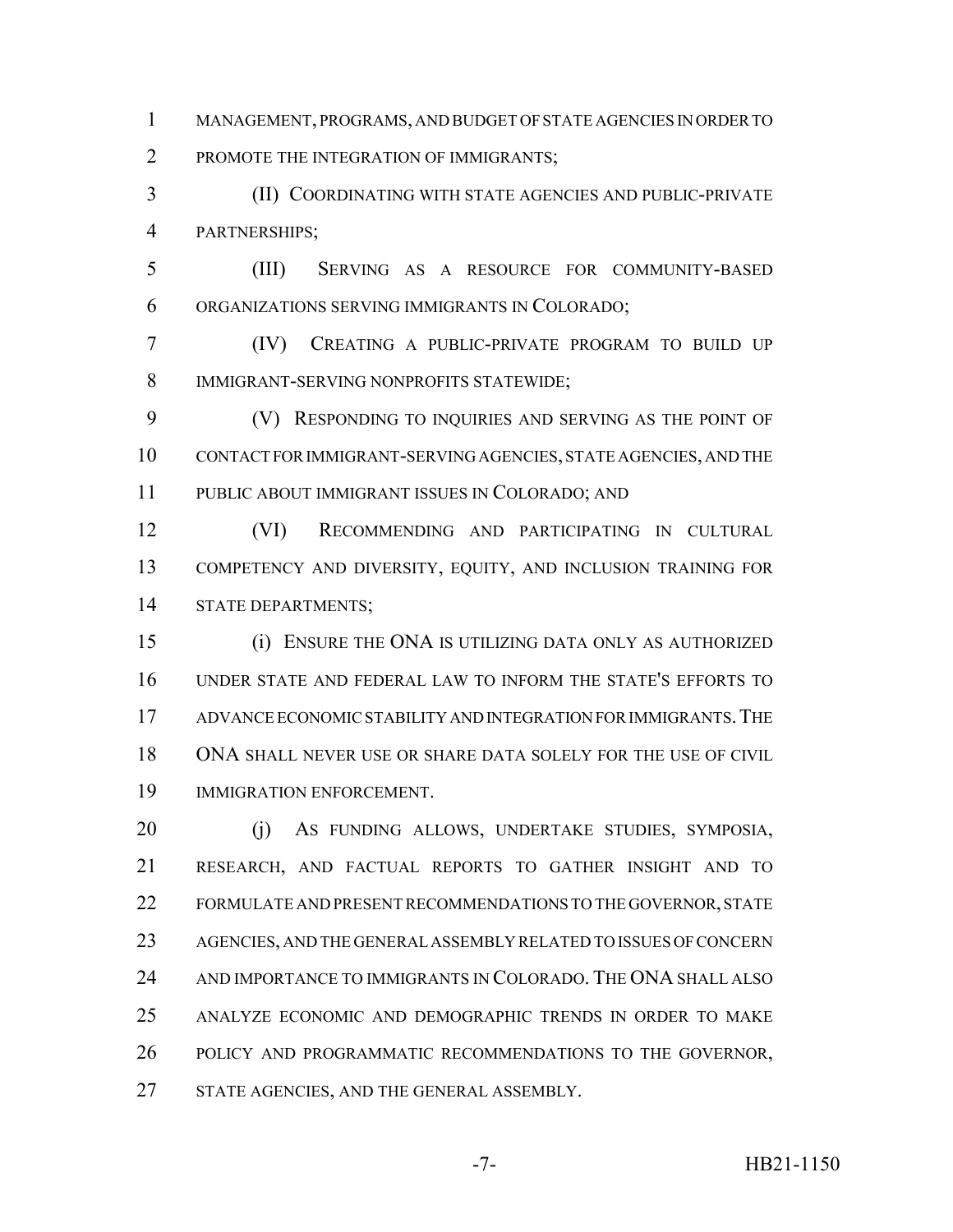(k) TO THE EXTENT POSSIBLE, ENSURE THAT ALL ONA SERVICES, SYSTEMS, VITAL DOCUMENTS, AND OTHER COMMUNICATIONS AND RESOURCES, INCLUDING WEBSITES, ARE ACCESSIBLE TO ALL COLORADANS, REGARDLESS OF ENGLISH PROFICIENCY AND DISABILITIES. WHERE APPLICABLE AND POSSIBLE, THE ONA SHALL ENSURE COMPLIANCE EXCEEDS THE COMPLIANCE REQUIREMENTS OF THE FEDERAL "AMERICANS WITH DISABILITIES ACT OF 1990", 42 U.S.C. SEC. 12101 ET SEQ., AS AMENDED, ANY AVAILABLE ENGLISH PROFICIENCY PLANS, AND THE COLORADO ANTI-DISCRIMINATION ACT IN PART 6 OF ARTICLE 34 OF TITLE 24.

 (3) AS FUNDING ALLOWS, THE ONA SHALL PROMOTE INTEGRATION ACTIVITIES AMONG IMMIGRANTS BY USING A MODEL SIMILAR TO THE FAMILY RESOURCE CENTER PROGRAM SET FORTH IN ARTICLE 18 OF TITLE 26 WITH THE GOAL OF IMPLEMENTING IMMIGRANT SUPPORT THROUGH COMMUNITY-BASED INITIATIVES AND NONPROFIT ORGANIZATIONS WHERE IMMIGRANTS AND IMMIGRANT FAMILIES CAN ACCESS FORMAL AND INFORMAL SUPPORT TO PROMOTE THEIR HEALTH, ECONOMIC WELL-BEING, AND INTEGRATION. THE ACTIVITIES SHALL INCLUDE, BUT NOT BE LIMITED TO:

**(a) ECONOMIC OPPORTUNITIES SUCH AS:** 

 (I) WORKFORCE DEVELOPMENT, SKILLS RECOGNITION, AND 22 BARRIER REDUCTION;

**(II) INITIATIVES THAT INCREASE ECONOMIC STABILITY;** 

**(III) ENTREPRENEURSHIP AND HIGHER EDUCATION ATTAINMENT;** 

AND

**(IV) NATURALIZATION AMONG ELIGIBLE INDIVIDUALS;** 

(b) INCREASED ACCESS, SUCH AS: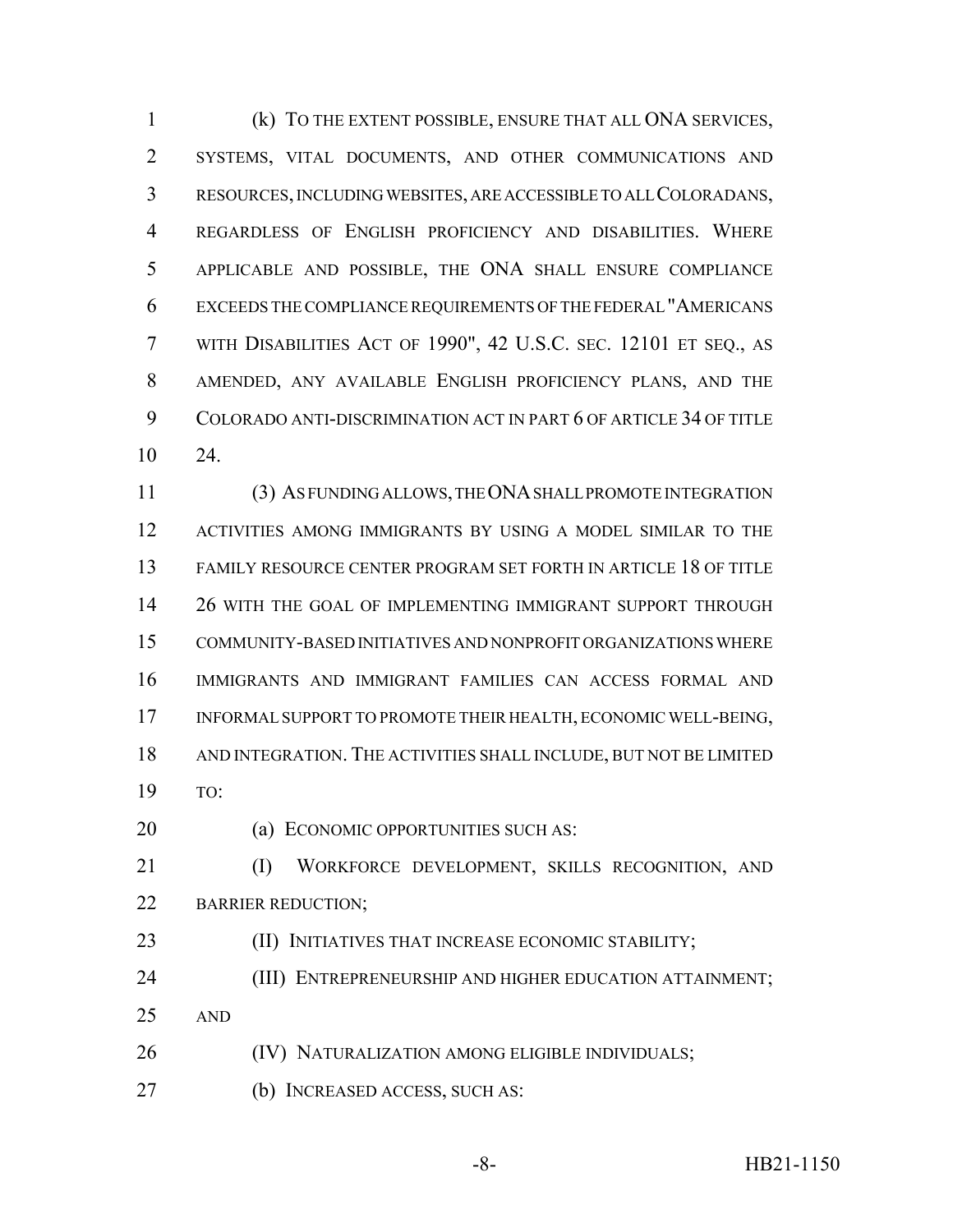(I) CONNECTING IMMIGRANTS TO LOCAL, STATE, AND FEDERAL RESOURCES, AND TO OTHER RESOURCES AS THEY ARE AVAILABLE OR RELEVANT TO MEET THE IMMIGRANTS' NEEDS;

 (II) CONNECTING IMMIGRANTS AND IMMIGRANT FAMILIES WITH ENGLISH LANGUAGE LEARNING PROGRAMS; AND

 (III) PROVIDING IMMIGRANTS AND IMMIGRANT FAMILIES WITH REFERRALS TO COMMUNITY-BASED ORGANIZATIONS; AND

8 (c) STATE EDUCATION AND OUTREACH BY:

 (I) PROMOTING AND CELEBRATING THE SUCCESS AND CONTRIBUTIONS OF COLORADO'S IMMIGRANT COMMUNITY; AND

 (II) ENGAGING WITH THE RECEIVING COMMUNITY IN ORDER TO FOSTER INCLUSIVITY AND INTEGRATION BY BUILDING AWARENESS, PROMOTING MUTUAL UNDERSTANDING, AND INCREASING SOCIAL BRIDGING OPPORTUNITIES.

 (4) THE ONA SHALL ADVISE AND PROVIDE GUIDANCE TO THE GOVERNOR, STATE AGENCIES, AND THE GENERAL ASSEMBLY ON ANY IMMIGRANT ISSUE.

 (5) (a) ON OR BEFORE NOVEMBER 1, 2022, AND, 19 NOTWITHSTANDING SECTION 24-1-136 (11), ON OR BEFORE NOVEMBER 1 EACH YEAR THEREAFTER, THE DIRECTOR OF THE OFFICE OF NEW AMERICANS, OR THE DIRECTOR'S DESIGNEE, SHALL SUBMIT A REPORT TO 22 THE GENERAL ASSEMBLY. THE REPORT SHALL INCLUDE A REVIEW AND SUMMARY OF THE ACTIVITY, INFORMATION, AND DATA ON ALL THE PROGRAMS THAT THE OFFICE ADMINISTERED DURING THE PRIOR FISCAL YEAR.

 (b) IN ORDER TO MINIMIZE THE COSTS ASSOCIATED WITH 27 PREPARING THE REPORT REQUIRED BY SUBSECTION (5)(a) OF THIS SECTION,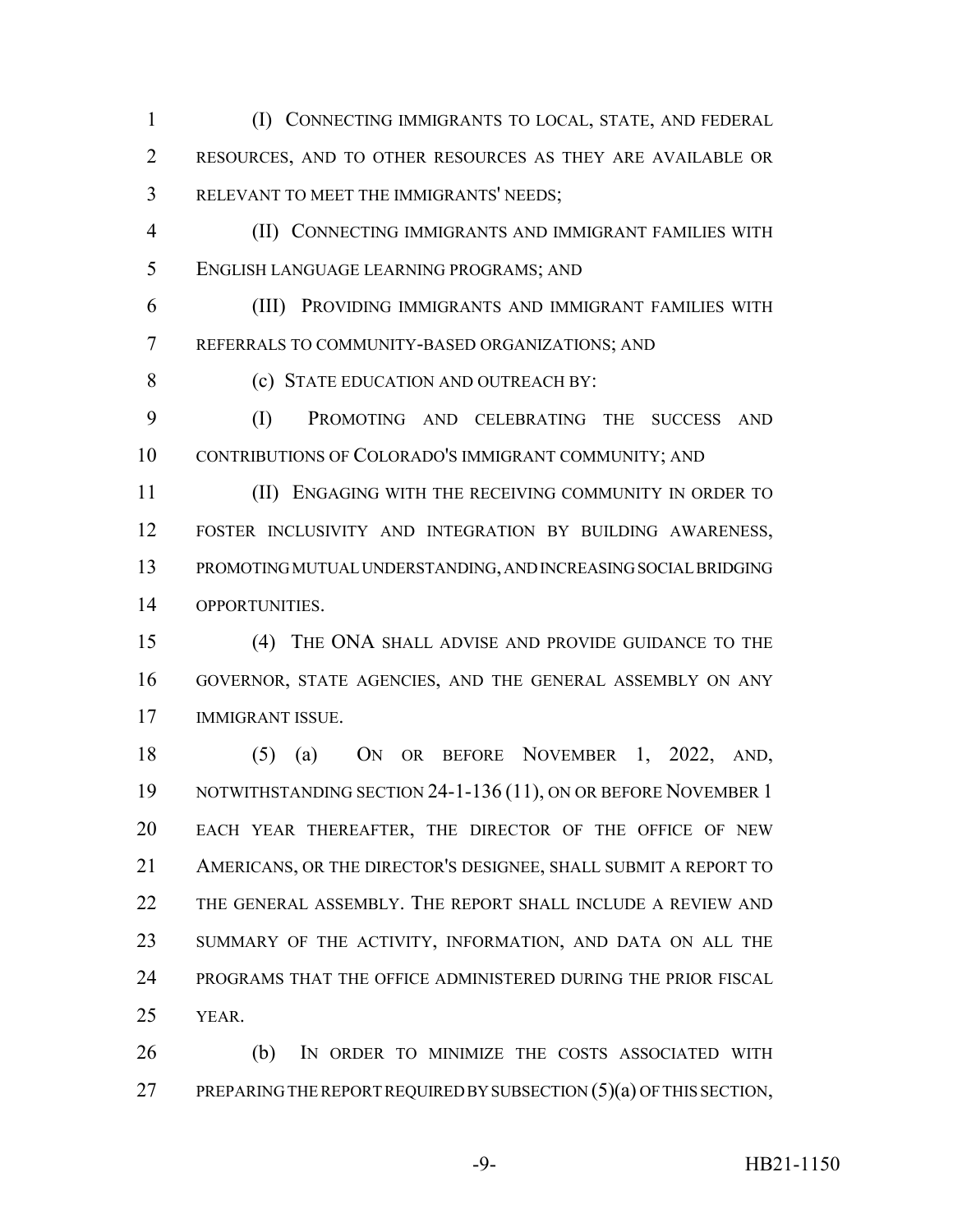THE ONA IS AUTHORIZED TO INCORPORATE OR APPEND TO SUCH REPORT

ANY OTHER REPORTS IT IS REQUIRED BY LAW TO DEVELOP.

 **8-3.7-104. Colorado office of new Americans - funding.** THE GENERAL ASSEMBLY MAY APPROPRIATE MONEY FROM THE GENERAL FUND OR FROM ANY OTHER AVAILABLE SOURCE FOR THE PURPOSES OF THE ONA SPECIFIED IN THIS ARTICLE 3.7. THE ONA MAY SEEK, ACCEPT, AND EXPEND GIFTS, GRANTS, OR DONATIONS FROM PRIVATE OR PUBLIC SOURCES 8 FOR THE PURPOSES OF THIS ARTICLE 3.7.

 **SECTION 2.** In Colorado Revised Statutes, 24-1-121, **add** (3)(k) as follows:

 **24-1-121. Department of labor and employment - creation.** (3) The department of labor and employment consists of the following divisions and programs:

 (k) THE OFFICE OF NEW AMERICANS, OR "ONA", CREATED IN 15 ARTICLE 3.7 OF TITLE 8, THE HEAD OF WHICH IS THE DIRECTOR OF THE ONA. THE ONA AND THE DIRECTOR SHALL EXERCISE THEIR POWERS, 17 DUTIES, AND FUNCTIONS UNDER THE DEPARTMENT OF LABOR AND EMPLOYMENT AS IF TRANSFERRED BY A **TYPE 1** TRANSFER.

 **SECTION 3.** In Colorado Revised Statutes, 26-2-138, **amend** (1), 20 (2), (5), and (6) as follows:

 **26-2-138. Refugee services program - state plan - rules - definitions.** (1) As used in this section, unless the context otherwise requires:

 (a) "Federal act" means Title IV of the federal "Immigration and Nationality Act", 8 U.S.C. sec. 1521 et seq., as amended, including any federal rules adopted pursuant to the federal act.

(b) "OFFICE OF NEW AMERICANS" MEANS THE COLORADO OFFICE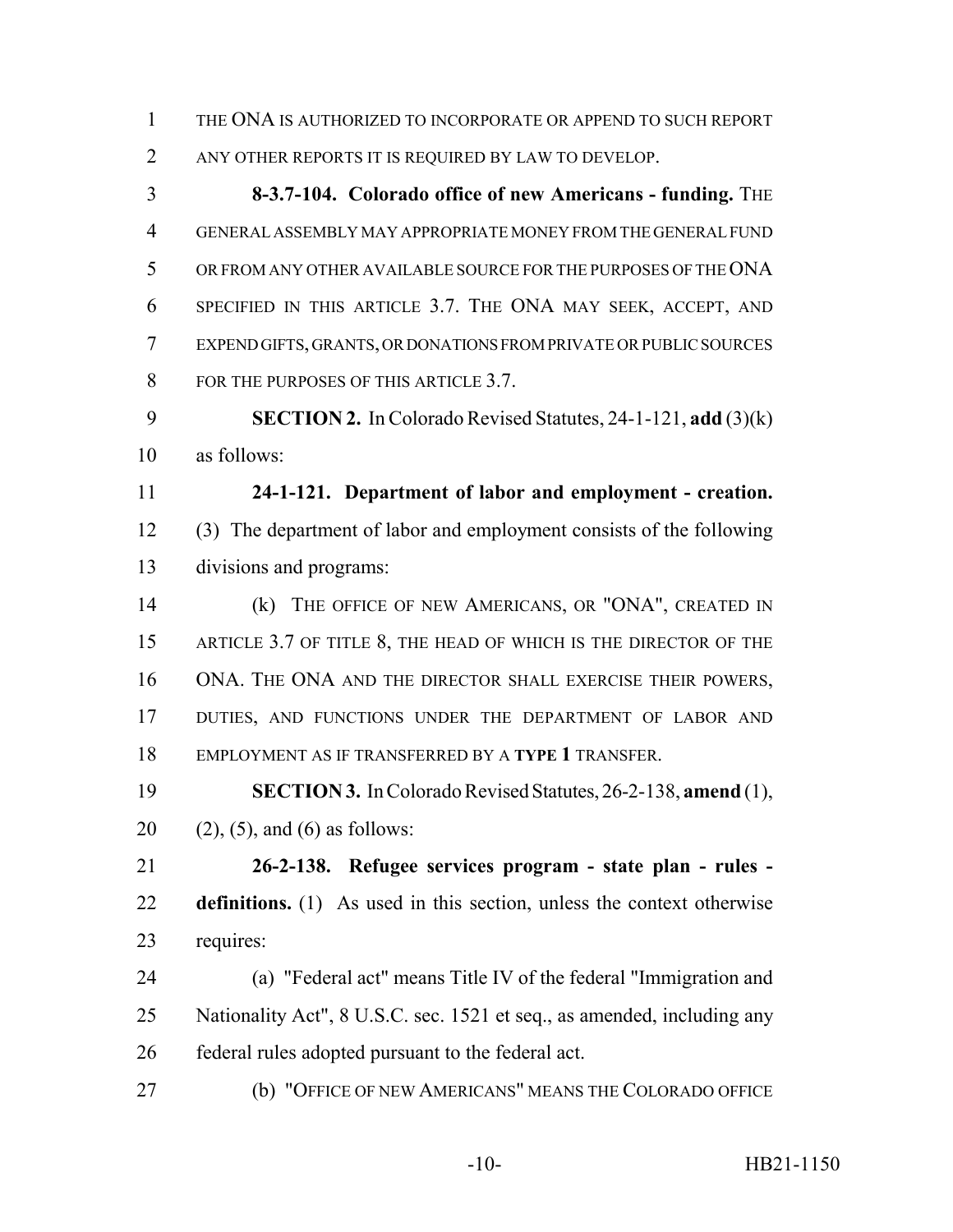1 OF NEW AMERICANS CREATED IN ARTICLE 3.7 OF TITLE 8.

2  $\left(\frac{b}{c}\right)$  (c) "Program" means the Colorado refugee services program 3 established pursuant to subsection (2)(a) of this section.

4 (c) (d) "State plan" means Colorado's refugee services plan, 5 described in subsection (2)(b) of this section.

6 (2) (a) The Colorado refugee services program is established in 7 the state department OFFICE OF NEW AMERICANS. The program must be 8 administered in accordance with the state plan developed by the state 9 department OFFICE OF NEW AMERICANS and approved by the federal office 10 of refugee resettlement within the federal department of health and 11 human services pursuant to the federal act.

12 (b) The state department OFFICE OF NEW AMERICANS is the single 13 state agency responsible for the development, review, and administration 14 of the state plan.

- 15 (5) The state department OFFICE OF NEW AMERICANS shall adopt 16 rules, in accordance with article 4 of title 24, to implement this section. 17 (6) The general assembly may appropriate funds to the state 18 department OFFICE OF NEW AMERICANS for the administration of the
- 19 program.

 **SECTION 4. Act subject to petition - effective date.** This act takes effect at 12:01 a.m. on the day following the expiration of the ninety-day period after final adjournment of the general assembly; except 23 that, if a referendum petition is filed pursuant to section 1 (3) of article V of the state constitution against this act or an item, section, or part of this act within such period, then the act, item, section, or part will not take effect unless approved by the people at the general election to be held in